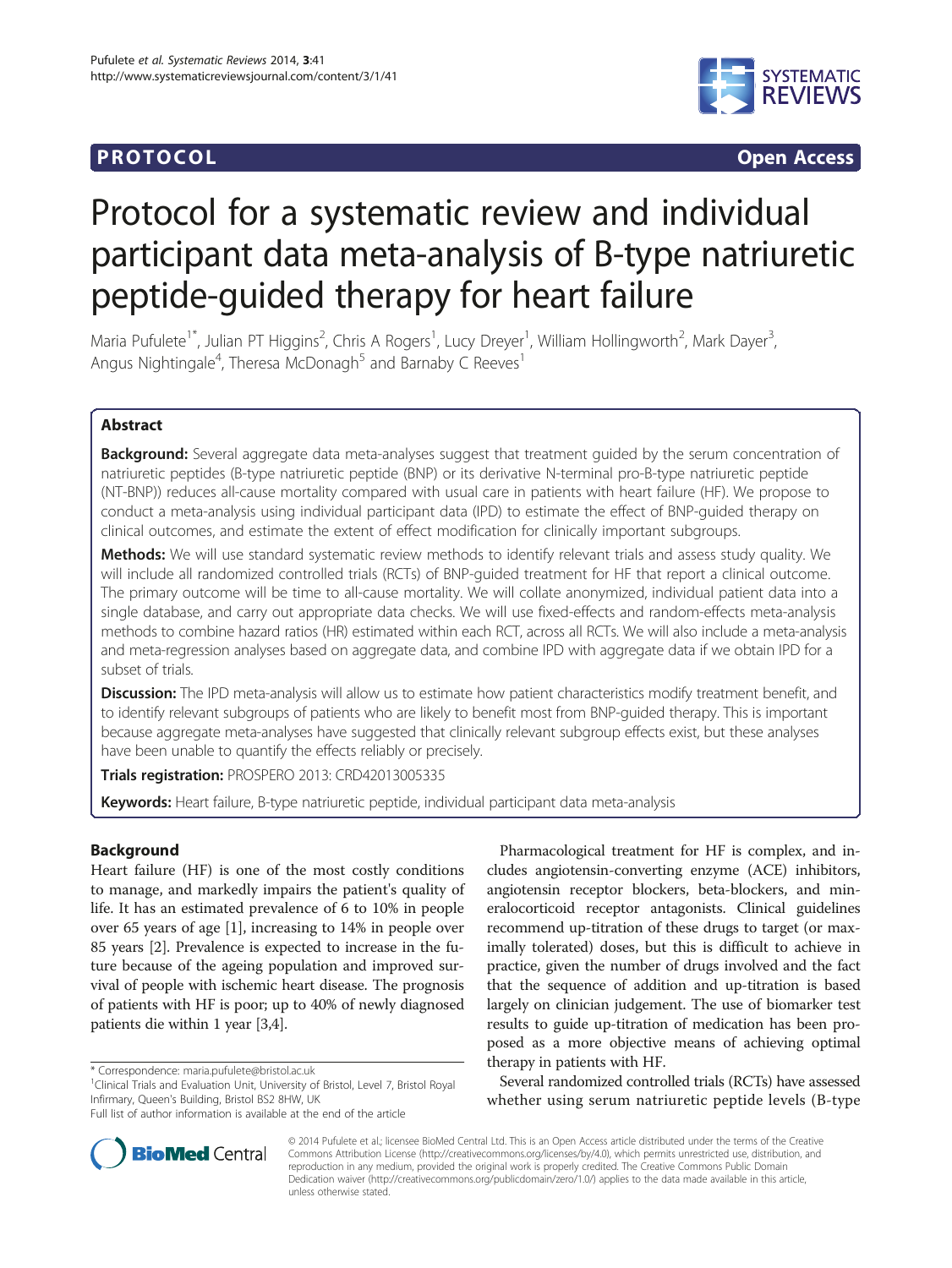natriuretic peptide (BNP) or its derivative N-terminal pro-B-type natriuretic peptide (NT-BNP); collectively referred to here as 'BNP') to guide up-titration of medication improves clinical outcomes. BNP reflects cardiac function. BNP levels rise in line with the severity of symptoms [\[5](#page-6-0)] and are lowered by drugs used to treat HF, and this sequence (monitoring and consequent changes in medication) is associated with improved clinical outcome [[6-9\]](#page-6-0). BNP predicts adverse outcomes in HF and provides powerful risk stratification with respect to mortality across the entire range of HF stages [\[10](#page-6-0)].

To date there have been four aggregate data metaanalyses of RCTs of BNP-guided therapy, which assessed 6 (n = 1627), 8 (n = 1726), 11 (n = 2414) and 12 (n = 2686) RCTs [[6-9](#page-6-0)], respectively, with patients followed for an average of 12 to 16 months. All reported a reduction in all-cause mortality in the BNP-guided therapy group compared with usual care (symptom-based therapy) (hazard ratio  $(HR) = 0.69$ , 95% confidence interval  $(Cl)$ 0.55 to 0.86 [[6\]](#page-6-0); risk ratio (RR) = 0.76, 95% CI 0.63 to 0.91 [[7\]](#page-6-0); RR = 0.83, 95% CI 0.69 to 0.99 [[8](#page-6-0)]; odds ratio  $(OR) = 0.74$ , 95% CI 0.60 to 0.91 [[9\]](#page-6-0)). The two latter meta-analyses, which assessed 11 and 12 RCTs, respectively, also reported a decrease in HF-related rehospitali-zation (RR = 0.65, 95% CI 0.50 to 0.84 [[8\]](#page-6-0); OR = 0.55, 95% CI 0.40 to 0.77 [\[9](#page-6-0)]). In subgroup analyses of three meta-analyses [\[7](#page-6-0)-[9\]](#page-6-0) the reduction in mortality was observed only in younger patients  $(\leq 75$  years), although none of these meta-analyses formally quantified treatment effect modification. The identification of relevant treatment subgroups is important because it is known that some patients do not benefit from, and may even be harmed by, intensive drug therapy for HF. For example, in elderly patients with multiple comorbidities, the risks of adverse outcomes from intensified therapy might outweigh any benefits, because up-titration of diuretics, ACE inhibitors, and beta-blockers may worsen clinical outcomes in such patients by causing hypotension and aggravating renal failure [\[11](#page-6-0)].

The main limitation of aggregate data meta-analysis is that variation in treatment effects across individuals with different effect modifiers cannot be explored. If subgroup analyses are presented, the definition of the subgroups may vary across trials, and results may be reported inconsistently, or be incompatible in other ways across trials (for example, outcomes reported at different points in time or with different periods of follow-up). Findings may also be selectively reported, so that subgroup effects are presented only when they are statistically significant. Individual participant data (IPD) meta-analysis uses 'raw' individual-level data obtained from each study to estimate an overall effect, avoiding the limitations arising from inconsistencies in conduct and reporting across trials. In particular, a powerful and detailed analysis of treatment effect modification can be undertaken, using within-trial data to estimate how the characteristics of the patients modify treatment benefit [\[12\]](#page-6-0).

IPD meta-analysis is widely regarded as the gold standard, and has several other advantages over aggregate data meta-analysis. It allows a more flexible analysis of outcomes, including time-to-event and subgroup analyses, detailed data checking to ensure consistency, and an assessment of the quality of randomization and follow-up. The IPD can also be updated with more recent follow-up information. We propose to conduct an IPD meta-analysis to determine whether BNP-guided therapy improves outcomes in patients with HF. This will also allow us to determine which subgroups of patients are likely to benefit most from BNP-guided therapy, and possibly identify specific components of the interventions responsible for the improved outcomes observed in individual RCTs. An existing IPD meta-analysis of 8 RCTs (including 2,000 patients) was published recently [[13](#page-6-0)]. We will produce an up-to-date IPD meta-analysis using data from more recent trials in accordance with this protocol. If we do not obtain IPD for all the eligible trials, we will combine IPD with aggregate data (for trials that have not provided IPD), so that we can still exploit the benefits of IPD while synthesizing evidence from all the available studies [\[14\]](#page-6-0).

# Aims and objectives

The main aim of the IPD meta-analysis is to determine the clinical effectiveness of BNP-guided therapy versus standard care. Specific objectives are as follows:

- 1. To estimate the effect of treatment guided by serial BNP monitoring on clinical outcomes (time to all-cause mortality, death related to HF, cardiovascular death, all-cause hospital admission, hospital admission for HF, adverse events, quality of life) compared with usual care (symptom-based therapy).
- 2. To estimate the extent of effect modification for key outcomes including all-cause mortality and hospital admission for clinically important subgroups. The following subgroups have been specified through consensus with clinical members of the review team: age, gender, type of HF, severity of HF, baseline BNP levels, New York Heart Association (NYHA) class, left ventricular ejection fraction (LVEF), blood pressure (BP), body mass index (BMI), atrial fibrillation (AF), diabetes, cardiomyopathy, and risk score for mortality.
- 3. To quantify the extent to which improved outcomes are explained by up-titration of medication and/or reduction in BNP levels. This may be possible only for a subset of trials, or not at all, depending on the availability of IPD describing titration of medication in trial datasets.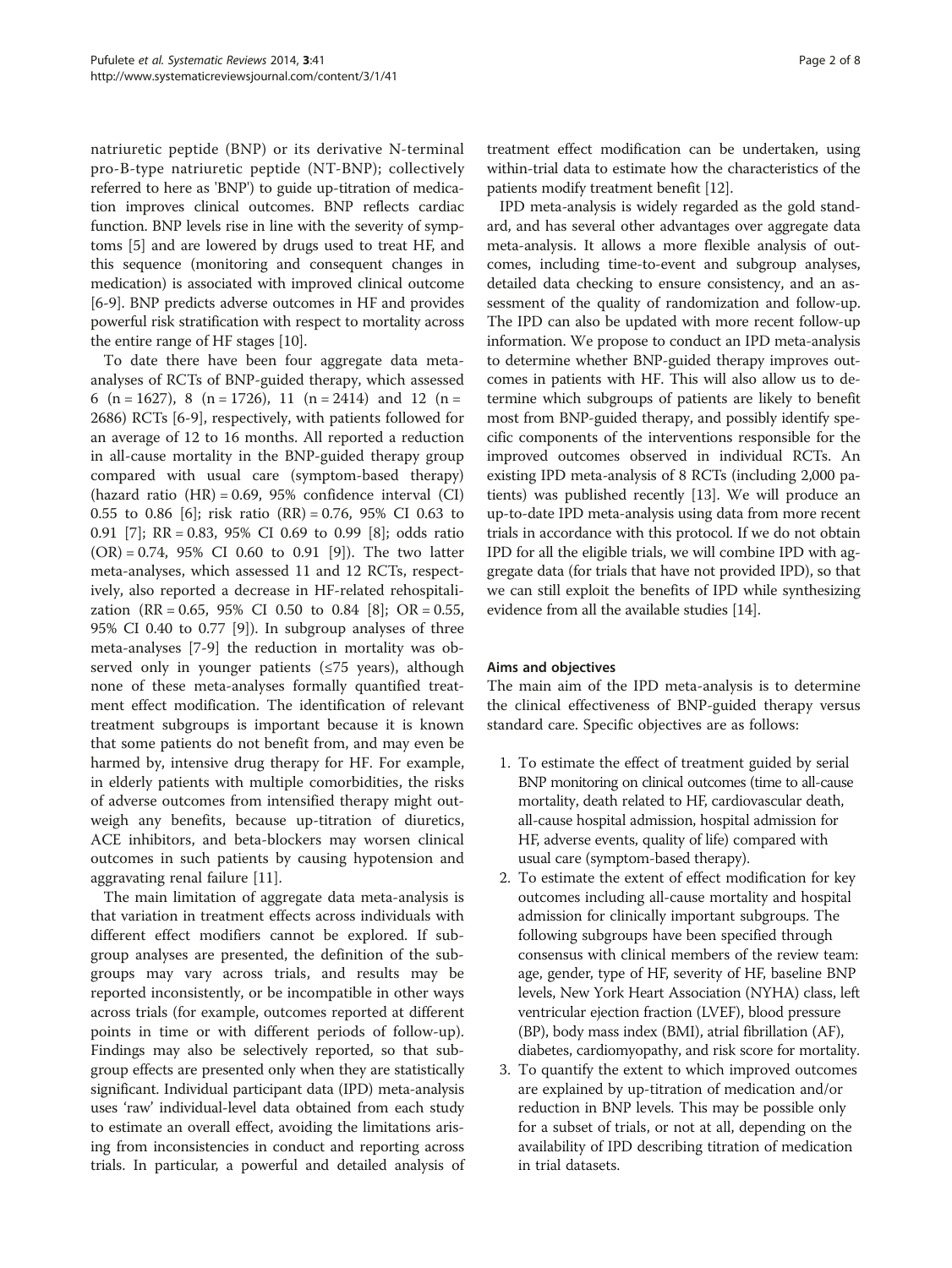4. To combine adverse event and discontinuation data to describe the safety of BNP-guided therapy in patients with HF.

# **Methods**

The IPD meta-analysis will be conducted in accordance with the methods recommended by the IPD Meta-analysis Methods Group of the Cochrane Collaboration [\[15\]](#page-6-0) and other published guidelines [[16](#page-6-0)].

#### Criteria for considering studies for the review Types of studies

We will include RCTs of BNP-guided treatment for HF that report an eligible outcome (see below).

# Population

We will include all patients aged over 18 years who are being treated for HF in primary or secondary care.

#### Interventions

Treatment guided by serial BNP or NT-BNP measurements (BNP-guided therapy) or treatment guided by clinical assessment (usual care).

#### **Outcomes**

The primary outcome for the IPD meta-analysis will be time to all-cause mortality. Secondary outcomes are: death related to HF, cardiovascular death, all-cause hospital admission, hospital admission for HF, adverse events, and quality of life.

For studies that do not provide IPD, we will collect aggregate data relating to four levels of specification of outcome measures as proposed by Zarin et al. [[17](#page-6-0)]: domain (for example quality of life), specific metric (for example Living with Heart Failure Minnesota Questionnaire), specific metric used to characterize each participant's results (for example change from baseline), and method of aggregation (for example mean change and 95% CI). We have grouped the outcomes into the following domains: all-cause mortality, cause-specific mortality (for death related to HF and death from any cardiovascular cause); harms (all-cause hospital admission, hospital admission for HF, other serious adverse events); and quality of life (see Quality Assessment section for justification for these domains).

### Language

No language restrictions will apply.

#### Search methods for identification of studies

We initially used published systematic reviews [\[6](#page-6-0)-[9\]](#page-6-0) to identify relevant trials. We will search the following electronic databases: MEDLINE, EMBASE, The Cochrane Library and ISI Web of Science (Citations Index and Conference Proceedings) using the search strategy shown in Additional file [1.](#page-6-0) We will search the World Health Organization International Clinical Trials Registry Platform (WHO ICTRP; [http://apps.who.int/trialsearch/\)](http://apps.who.int/trialsearch/) and Current Controlled Trials ([http://www.controlled-trials.](http://www.controlled-trials.com) [com](http://www.controlled-trials.com)) to identify trials in progress. We will also review the reference lists of all full-text papers and correspond with all trial authors to identify any trials that we may have missed.

#### Inclusion of studies Study selection

Two members of the review team will independently triage the titles and abstracts identified by the search to remove those that are clearly inappropriate. The remaining papers will have clear inclusion criteria applied to them. Disagreements about study inclusion will be resolved by discussion with a third review author. All trials excluded from the review will be given reasons for exclusion, such as 'not a randomized trial' or 'inappropriate control'. All RCTs in languages other than English will be translated into English. The English texts of RCTs reported in other languages will be made available to all collaborators.

### Establishing a collaboration

Authors of eligible studies will be invited to join the collaboration by providing us with IPD. We will identify contact information from the published RCT or an online search. We will contact the main trial author (corresponding author) and provide them with the IPD meta-analysis protocol and a cover letter explaining what the study is about. If we receive no response from the corresponding author, another investigator from the study will be contacted.

#### Quality assessment

We will assess studies as having a low, unclear, or high risk of bias within the following domains: random sequence generation (selection bias); allocation concealment (selection bias); blinding of participants, personnel, and outcome assessors (performance and detection bias); incomplete outcome data (attrition bias); selective outcome reporting (reporting bias); and other sources of bias. This assessment is based on current Cochrane Collaboration guidelines [[18\]](#page-6-0), but if any updated guidelines are published by the time of reporting, we will use those. For blinding and incomplete outcome data, we will assess risk of bias separately for the pre-specified outcome domains (all-cause mortality, cause-specific mortality, adverse events, and quality of life). We have separated all-cause mortality from cause-specific mortality because cause-specific mortality may be at risk of bias, depending on whether or not the person assigning the cause of death was blinded to the allocated intervention.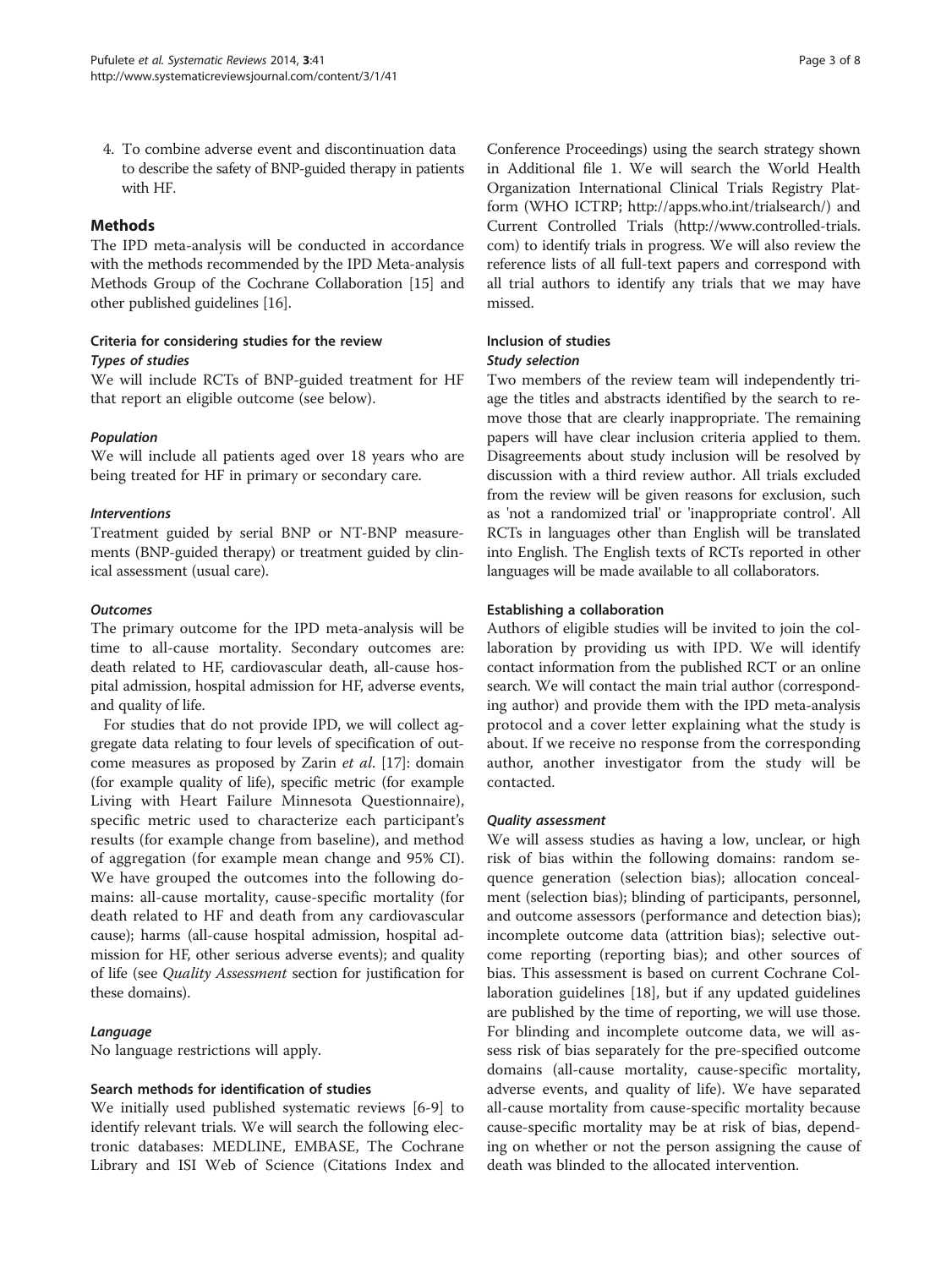Based on study reports, we will collect preliminary information to inform the risk of bias assessments. Trial authors (collaborators) will be asked to provide a study protocol, if available. If not, they will be asked to clarify uncertainties arising from reporting of their study with respect to information needed for the risk of bias assessment.

Two members of the review team will independently assess the risk of bias in each included study from all available information using the domain-based evaluation tool described in the Cochrane Handbook for Systematic Reviews of Interventions [\[18](#page-6-0)]. Disagreements will be resolved by discussion with a third review author. The assessment for incomplete outcome data and selective outcome reporting will be used only for studies for which IPD is not provided. Blinding of participants, healthcare providers, and outcome assessors will be judged as low risk for mortality, which is an objective outcome.

We will search the grey literature extensively to check for publication bias. We will contact all authors of relevant unpublished studies and request data from their trials. Publication bias in studies included in the meta-analysis will be evaluated with a funnel plot (a plot of the effect sizes against their standard errors) and trend tests.

# Development of the database

#### Data collection

IPD will be sought from all included RCTs and collated into a single database. We will request the data for all randomized patients. We will provide authors with a list of data items we require (Table [1\)](#page-4-0), but we will accept trial data in all formats in order to minimize the amount of work for trial authors and to ensure maximum participation. We will also request the formal data dictionary for the dataset (table of information about the data elements), the data collection schedule (time points at which data were collected) and 'process' data describing actions conditional on BNP measurements.

Raw data can be transferred by a variety of secure methods (courier, secure email, or secure electronic transfer) depending on the preference of the authors' institutions. All raw data will be stored on a secure server. Raw datasets will be saved in their original formats and then converted to a common format by renaming and labeling the variables for each study in a consistent manner. We will develop a framework for mapping and classifying sufficiently similar variables; this will be discussed and agreed within the Collaborative Group, and carefully documented.

#### Data checking

We will carry out various checks on the data (see examples below), and discuss and clarify discrepancies with study authors. For each variable, we will calculate the proportion of missing observations and compare this with data in the original publication. We will carry out range checks for all included variables to ensure that all values are reasonable, and tabulate categorical variables and check against the values tabulated in the original publication. Datasets will be combined to form a new master dataset, including a variable indicating the original study.

#### Data analysis

# IPD meta-analysis

We will use standard meta-analysis methods incorporating all available IPD. All analyses (other than for adverse effects) will be performed on an intention-to-treat basis. The primary outcome will be time to all-cause mortality, defined as the time from randomization to death from any cause, which will be analyzed by survival methods. HRs will be estimated using Cox regression models within each trial. The estimated log HRs will be combined across studies using standard fixed-effect metaanalysis and random-effects meta-analysis, along with prediction intervals to represent heterogeneity. Appropriate regression models will be used to estimate ORs for adverse effects (taking a per-protocol approach). Standardized mean differences will be computed for quality of life if different scales are used in different trials.

Subgroup effects will be estimated by estimating treatment  $\times$  covariate interaction terms within studies, and combining these across studies in the same way [\[12](#page-6-0)]. Covariates defining subgroups will be: age, gender, type of HF, severity of HF, baseline BNP levels, NYHA class, LVEF, BP, BMI, AF, diabetes, cardiomyopathy, and risk score for mortality. Further analyses will investigate study-level variables such as BNP-guided intervention characteristics (comparisons to be specified when studylevel data have been extracted) using meta-regression. Forest plots will be produced for overall effects and for interaction effects. Interaction effects will be interpreted by applying them to meta-analyses of the participants in a reference subgroup (for example, when looking at the effect in males versus females, the meta-analytic interaction coefficient will be added to a meta-analytic estimate of the HR for females only to obtain an estimate of the HR for males). As above, we intend to present random-effects estimates, along with prediction intervals to represent heterogeneity.

#### Inclusion of aggregate data

For trials that do not provide IPD, we will undertake additional analyses in which we combine IPD when they are available with aggregate data when they are not. We will seek estimates of HRs from reports of studies not providing IPD [[19](#page-6-0)] and combine these with estimated HRs derived from the IPD. If HRs are unavailable for a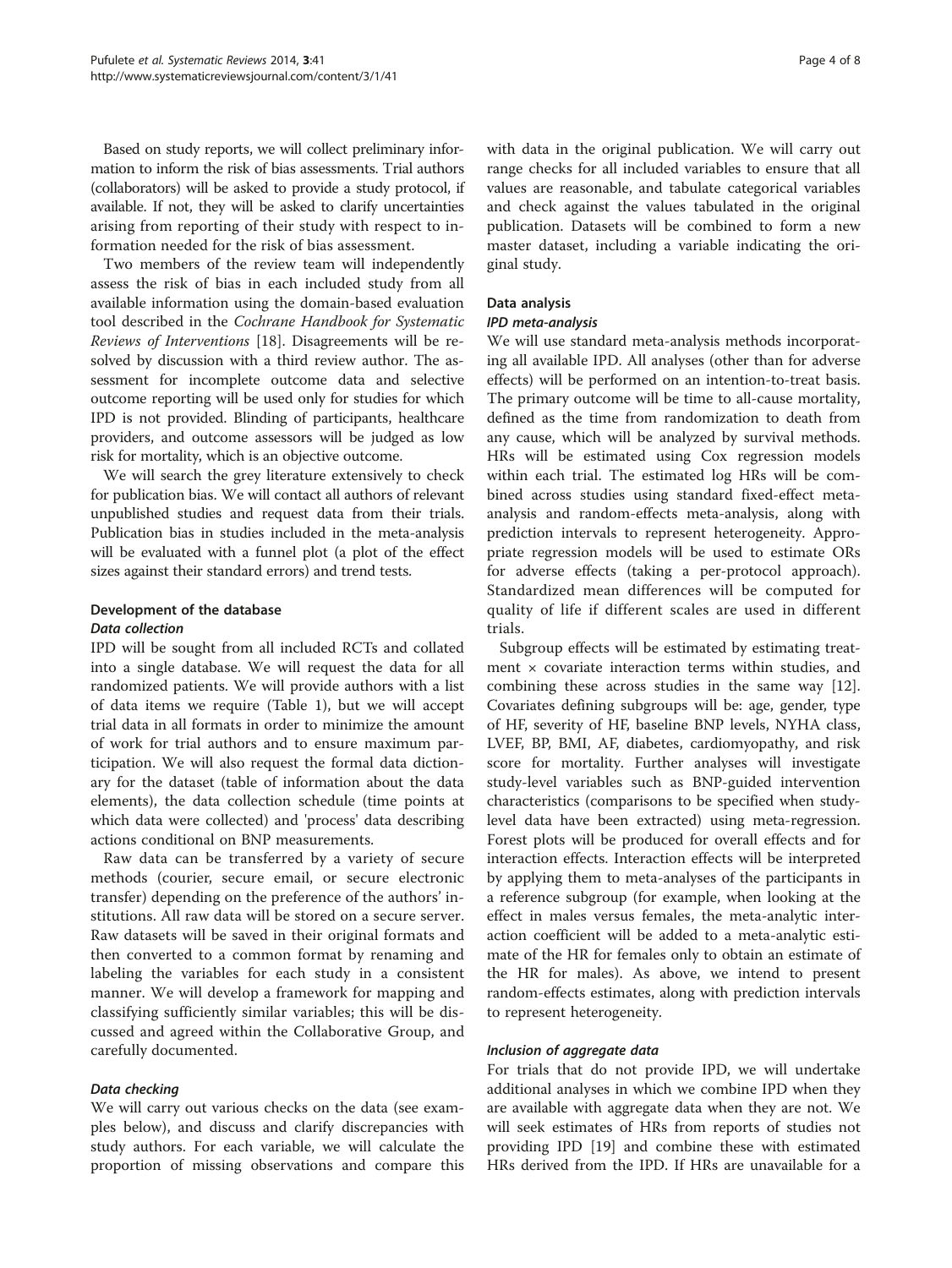#### <span id="page-4-0"></span>Table 1 List of data items required

| Type of data           |                                                                                              | Laboratory                                                                                                                                                                                                                                                                                                                                                                                                                                                                                                                                   | BNP/NT-BNP                                                                                           |
|------------------------|----------------------------------------------------------------------------------------------|----------------------------------------------------------------------------------------------------------------------------------------------------------------------------------------------------------------------------------------------------------------------------------------------------------------------------------------------------------------------------------------------------------------------------------------------------------------------------------------------------------------------------------------------|------------------------------------------------------------------------------------------------------|
| Study level            | Country in which study was carried out                                                       |                                                                                                                                                                                                                                                                                                                                                                                                                                                                                                                                              | Creatinine                                                                                           |
|                        | Number of participants randomized                                                            |                                                                                                                                                                                                                                                                                                                                                                                                                                                                                                                                              | Sodium                                                                                               |
|                        | Number allocated to the BNP group                                                            |                                                                                                                                                                                                                                                                                                                                                                                                                                                                                                                                              | Potassium                                                                                            |
|                        | Number allocated to the standard care group                                                  |                                                                                                                                                                                                                                                                                                                                                                                                                                                                                                                                              | Blood urea nitrogen                                                                                  |
|                        | Setting (primary care, hospitals, specialist clinics)                                        |                                                                                                                                                                                                                                                                                                                                                                                                                                                                                                                                              | Haemoglobin                                                                                          |
|                        | Date first patient randomized                                                                | Drug treatment                                                                                                                                                                                                                                                                                                                                                                                                                                                                                                                               | <b>ACE</b> inhibitors                                                                                |
|                        | Date final patient randomized                                                                |                                                                                                                                                                                                                                                                                                                                                                                                                                                                                                                                              | Angiotensin receptor blockers                                                                        |
|                        | Date of final follow-up                                                                      |                                                                                                                                                                                                                                                                                                                                                                                                                                                                                                                                              | Beta-blockers                                                                                        |
|                        | Did the study measure quality of life (state<br>tool that was used)                          |                                                                                                                                                                                                                                                                                                                                                                                                                                                                                                                                              | Mineralocorticoid receptor antagonists                                                               |
|                        | Did the study measure heart failure risk score<br>(state tool that was used)                 |                                                                                                                                                                                                                                                                                                                                                                                                                                                                                                                                              | Loop diuretic<br>Thiazide diuretics                                                                  |
|                        | Details of intervention (frequency of testing,                                               |                                                                                                                                                                                                                                                                                                                                                                                                                                                                                                                                              | Vasodilator                                                                                          |
|                        | actions, etc.)                                                                               |                                                                                                                                                                                                                                                                                                                                                                                                                                                                                                                                              | Other potassium sparing diuretic                                                                     |
|                        | Details of comparator (frequency of review,<br>actions, etc.)                                |                                                                                                                                                                                                                                                                                                                                                                                                                                                                                                                                              | Aspirin                                                                                              |
| Individual participant | Variables collected at study entry                                                           |                                                                                                                                                                                                                                                                                                                                                                                                                                                                                                                                              | Other anti-platelet agent                                                                            |
| Demography             | Age                                                                                          |                                                                                                                                                                                                                                                                                                                                                                                                                                                                                                                                              | Oral anticoagulant                                                                                   |
|                        | Sex                                                                                          |                                                                                                                                                                                                                                                                                                                                                                                                                                                                                                                                              | Digoxin                                                                                              |
|                        | Body mass index (or weight and height)                                                       |                                                                                                                                                                                                                                                                                                                                                                                                                                                                                                                                              | Amiodarone                                                                                           |
|                        | Smoking status                                                                               |                                                                                                                                                                                                                                                                                                                                                                                                                                                                                                                                              | Other anti-arrhythmic                                                                                |
|                        | Date of entry into study/date of randomization                                               |                                                                                                                                                                                                                                                                                                                                                                                                                                                                                                                                              | Calcium-channel blocker                                                                              |
|                        | Allocated to BNP or standard care                                                            |                                                                                                                                                                                                                                                                                                                                                                                                                                                                                                                                              | Statin                                                                                               |
|                        | Centre if multi centre                                                                       | Quality of life                                                                                                                                                                                                                                                                                                                                                                                                                                                                                                                              | If collected (derived scores if available)                                                           |
| Medical history        | Cause of heart failure                                                                       | Individual participant                                                                                                                                                                                                                                                                                                                                                                                                                                                                                                                       | Clinical outcomes (data required for all<br>deaths, hospital admissions or cardiovascular<br>events) |
|                        | Previous myocardial infarction                                                               |                                                                                                                                                                                                                                                                                                                                                                                                                                                                                                                                              |                                                                                                      |
|                        | Previous intervention (PCI/CABG)                                                             |                                                                                                                                                                                                                                                                                                                                                                                                                                                                                                                                              | Date of death                                                                                        |
|                        | Previous stroke                                                                              |                                                                                                                                                                                                                                                                                                                                                                                                                                                                                                                                              | Cause of death                                                                                       |
|                        | Previous angina pectoris                                                                     | Date of hospital admission/cardiovascular event<br>Date of hospital discharge<br>Details of reason for admission/cardiovascular<br>event (for example heart failure, non fatal<br>myocardial infarction, non-fatal stroke, new atrial<br>fibrillation, fitting of pacemaker/CRT device/im-<br>plantable cardioverter defibrillator)<br>Lost to follow-up?<br>Date of last follow-up<br>ACE, angiotensin-converting enzyme; CABG, coronary artery bypass grafting<br>CRT, cardiac resynchronization therapy; BNP, B-type natriuretic peptide; |                                                                                                      |
|                        | Previous peripheral artery disease                                                           |                                                                                                                                                                                                                                                                                                                                                                                                                                                                                                                                              |                                                                                                      |
|                        | Diabetes status (including type)                                                             |                                                                                                                                                                                                                                                                                                                                                                                                                                                                                                                                              |                                                                                                      |
|                        | History of hypertension                                                                      |                                                                                                                                                                                                                                                                                                                                                                                                                                                                                                                                              |                                                                                                      |
|                        | History of atrial fibrillation                                                               |                                                                                                                                                                                                                                                                                                                                                                                                                                                                                                                                              |                                                                                                      |
|                        | History of chronic obstructive pulmonary disease                                             |                                                                                                                                                                                                                                                                                                                                                                                                                                                                                                                                              |                                                                                                      |
|                        | Pacemaker in situ                                                                            |                                                                                                                                                                                                                                                                                                                                                                                                                                                                                                                                              |                                                                                                      |
|                        | Implantable cardioverter defibrillator in situ                                               |                                                                                                                                                                                                                                                                                                                                                                                                                                                                                                                                              |                                                                                                      |
|                        | Heart failure risk score (if measured)                                                       | NT-BNP, N-terminal pro-B-type natriuretic peptide; NYHA, New York Heart<br>Association; PCI, percutaneous coronary intervention.                                                                                                                                                                                                                                                                                                                                                                                                             |                                                                                                      |
| Individual participant | Variables collected at each visit (data required<br>for all visits including baseline visit) |                                                                                                                                                                                                                                                                                                                                                                                                                                                                                                                                              |                                                                                                      |
|                        | Date of visit                                                                                |                                                                                                                                                                                                                                                                                                                                                                                                                                                                                                                                              |                                                                                                      |
| Clinical               | NYHA class                                                                                   |                                                                                                                                                                                                                                                                                                                                                                                                                                                                                                                                              | substantial proportion of participants, we will implement                                            |

Left ventricular ejection fraction

Resting heart rate Systolic blood pressure Diastolic blood pressure Heart failure score

# Table 1 List of data items required (Continued)

substantial proportion of participants, we will implement a combined analysis of the IPD and aggregate data, using all-cause mortality (rather than time to all-cause mortality) and a Bayesian hierarchical model [\[20\]](#page-6-0). Such a model also allows limited investigation of patient-level effect modifiers, by separating within-study and between-study relationships [[14](#page-6-0)].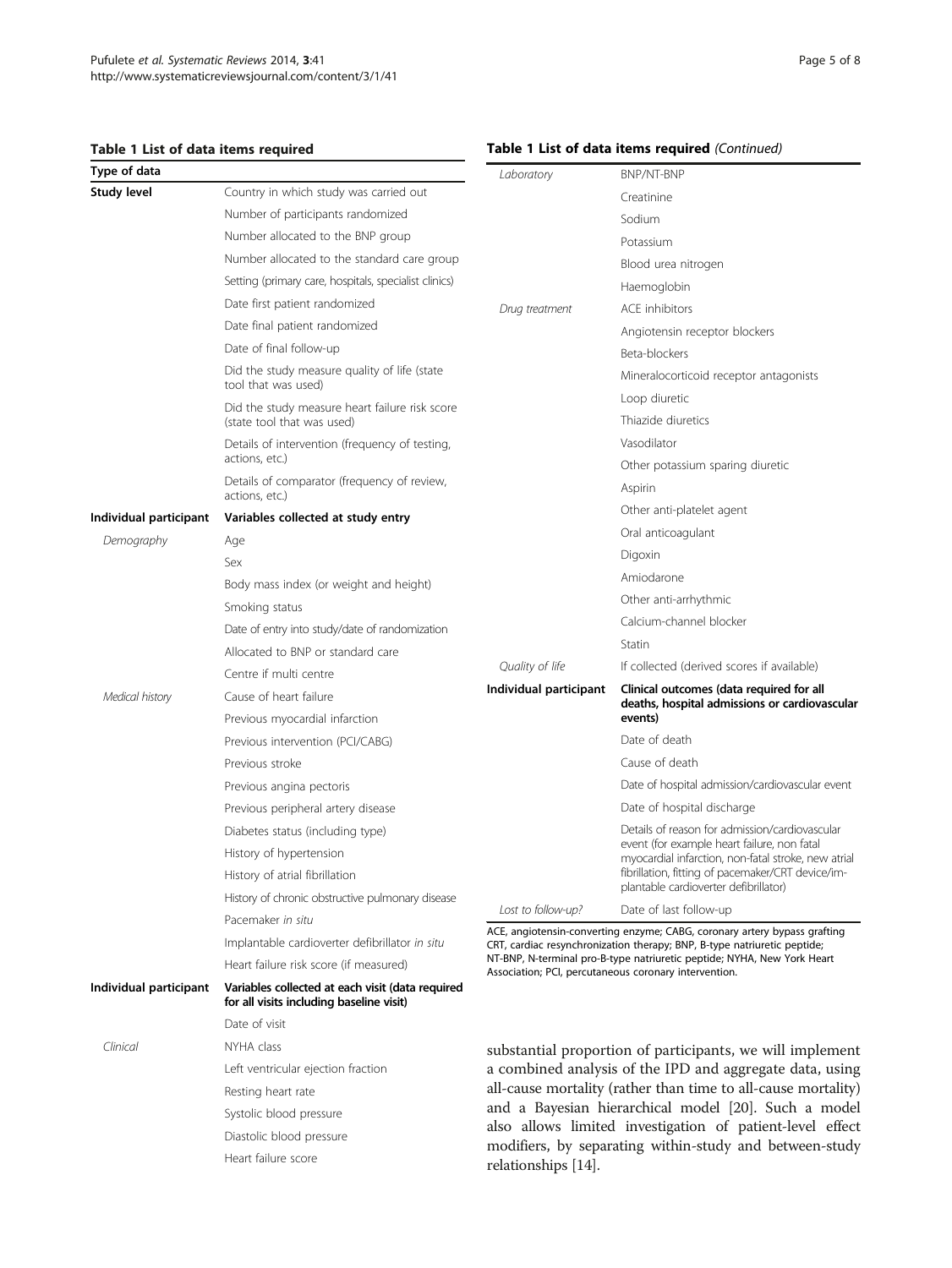#### Sensitivity analysis

We plan to conduct a sensitivity analysis by restricting the analysis to trials classified as having low risk of bias overall. We will also conduct a sensitivity analysis restricting the analysis to trials with good allocation concealment, as this has been shown to be an important source of bias in RCTs [[21,22](#page-6-0)]. We may additionally implement one-stage models for IPD as sensitivity analyses [\[23,](#page-6-0)[24\]](#page-7-0).

#### Checking for publication and data availability bias

We will follow the recommendations set out by Ahmed et al. [\[25\]](#page-7-0) to examine the likelihood of publication bias and data availability bias. We will examine funnel plots to investigate association between study size and effect size (which could be due to publication bias), with and without studies lacking IPD. We will describe study-level and patient-level characteristics of included studies. We will report the meta-analysis of IPD from trials that have supplied IPD, and a meta-analysis that combines the individual participant data with the aggregate data from the trials lacking individual participant data (if we do not obtain IPD from all the eligible trials).

#### Further development of Statistical Analysis Plan

The analyses described above are the main analyses we propose to conduct. Modifications and/or additional analyses may be indicated as the project progresses. We will write a more detailed statistical analysis between receipt of the data and the full data analysis, in which we will specify how covariates will be modeled (for example whether quantitative patient-level characteristics such as age are treated as continuous or categorical).

# How the IPD collaboration will work

We have set up a Management Group, including members from the Bristol Clinical Trials and Evaluation Unit (see [http://cteu.bris.ac.uk/\)](http://cteu.bris.ac.uk/), a UKCRN-registered trials unit at the University of Bristol, and a Professor of Evidence Synthesis at the University of Bristol. The Management Group will be responsible for contacting and liaising with study authors, data collection, checking and analyses, interpretation of findings, and preparing manuscripts for publication.

The IPD meta-analysis Collaborative Group will include all members of the Management Group, clinicians with expertise in HF, a health economist, and a representative from each of the included trials. New collaborators will be invited as eligible trials are completed. The Management Group will liaise between members of the Collaborative Group and organize all necessary interactions between study members. Members of the Collaborative Group will be consulted at key stages of the project, and given the opportunity to participate in decision-making

regarding the statistical analyses to be included in the Statistical Analysis Plan and interpretation of the findings.

#### Publication policy

All publications resulting from the IPD meta-analysis will be in the name of the Collaborative Group, with the contribution of members being described at the end of the paper. Manuscripts will be prepared by the Management Group and circulated to all members of the Collaborative Group for comment prior to submission for peer review. All collaborators will be expected to consult with, and collate comments from, colleagues from the trials they represent.

#### Confidentiality, data storage, and handling

The anonymized dataset supplied by each collaborator and the final IPD dataset will be used only for the purposes stated in this protocol and analyses set out in the analysis plan. Any additional analyses will require the approval of every member of the Collaborative Group. All datasets will be stored in password-protected files on a secure computer accessible only by members of the Management Group, and archived in accordance with patient data archiving procedures required by the UK National Health Service (NHS). The datasets will not be shared with anyone outside the Collaborative Group without the express permission of each collaborator.

# Ethical issues

The IPD meta-analysis is exempt from ethics approval because we will be collecting and synthesizing data from previous clinical trials in which informed consent has already been obtained by the trial investigators, and our meta-analysis will be addressing very similar questions to the research question for which the data were collected (and to which patients gave consent). Moreover, we will request contributors only to submit pseudoanonymized datasets (that is, the key linking study number to identifiable patient data will be retained by the contributor and not shared with the project team). Each main trial author will be allowed to specify any additional restrictions on data usage or storage (beyond those stated above) that they may wish to impose.

# Dissemination plans

Findings from both meta-analyses will be reported in line with the Preferred Reporting Items for Systematic Reviews and Meta-Analyses (PRISMA) [[21\]](#page-6-0). We will also adhere to additional reporting guidelines recommended for IPD meta-analysis [\[16](#page-6-0)].

# Discussion

This IPD meta-analysis will update an existing IPD meta analysis of 8 RCTs [[13\]](#page-6-0). It will allow us to estimate the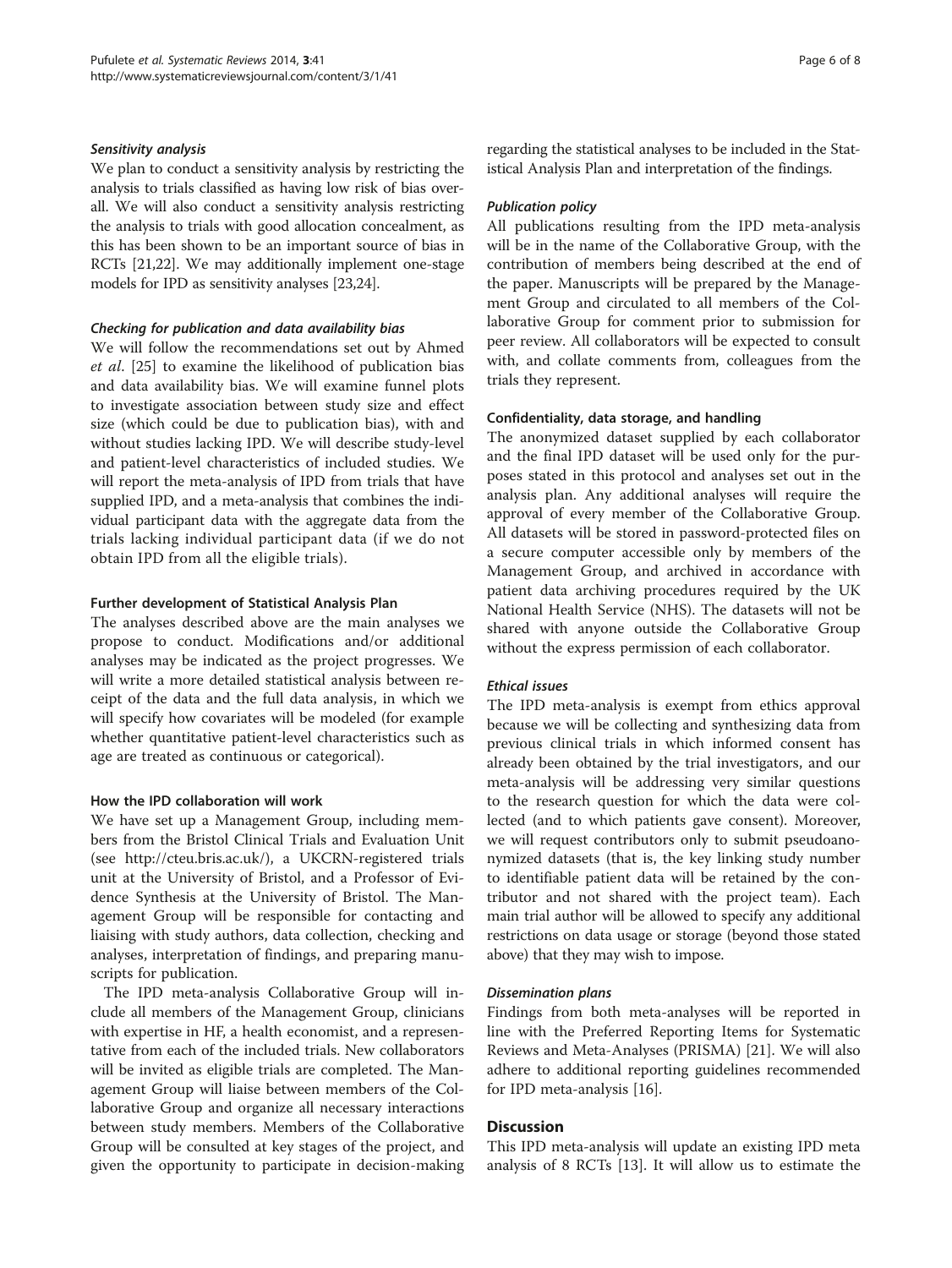<span id="page-6-0"></span>effect of BNP-guided therapy on clinical outcomes, how patient characteristics modify treatment benefit, and identify relevant subgroups of patients who are likely to benefit most from BNP-guided therapy.

#### Registration

The protocol for the IPD meta-analysis has been registered with PROSPERO, the international prospective register of systematic reviews, (PROSPERO 2013: CRD42013005335).

# Additional file

#### [Additional file 1:](http://www.biomedcentral.com/content/supplementary/2046-4053-3-41-S1.doc) Search strategy: MEDLINE (Ovid) 1950 to present.

#### Abbreviations

ACE: Angiotensin-converting enzyme; BNP: B-type natriuretic peptide; CI: Confidence interval; HR: Hazard ratio; HF: Heart failure; IPD: Individual participant data; NHS: National Health Service; NT-BNP: N-terminal pro-B-type natriuretic peptide; NYHA: New York Heart Association; OR: odds ratio; PRISMA: Preferred Reporting Items for Systematic Reviews and Meta-Analyses; RCT: Randomized controlled trial; RR: Relative risk.

#### Competing interests

The authors declare that they have no competing interests.

#### Authors' contributions

MP: conception and design, manuscript writing and final approval of the manuscript; JH: methodological and statistical advice and final approval of the manuscript; CR: methodological and statistical advice, and final approval of the manuscript; LD: critical revision of the manuscript and final approval of the manuscript; WH: health economics perspective and final approval of the manuscript; MD: clinical advice, critical revision of the manuscript and final approval of the manuscript; AN: clinical advice, critical revision of the manuscript, and final approval of the manuscript; TM: clinical advice, critical revision of the manuscript, andfinal approval of the manuscript; BR: conception and design, critical revision of the manuscript, and final approval of the manuscript. All authors have read and approved the final manuscript.

#### Funding

This study is part of a project funded by the National Institute of Health Research (NIHR) Health Technology Assessment (HTA 11/102/03). The views and opinions expressed are those of the authors, and do not necessarily reflect those of the HTA program, NIHR, the UK NHS, or the Department of Health.

#### Author details

<sup>1</sup>Clinical Trials and Evaluation Unit, University of Bristol, Level 7, Bristol Royal Infirmary, Queen's Building, Bristol BS2 8HW, UK. <sup>2</sup>School of Social and Community Medicine, University of Bristol, Canynge Hall, 39 Whatley Road, Bristol BS8 2PS, UK. <sup>3</sup>Department of Cardiology, Taunton and Somerset NHS Foundation Trust, Musgrove Park, Taunton, Somerset TN2 6A, UK. 4 Department of Cardiology, Bristol Heart Institute, Bristol Royal Infirmary, Bristol BS2 8HW, UK. <sup>5</sup>Cardiovascular Division, King's College London, King's College Hospital, Denmark Hill, London SE5 9RS, UK.

#### Received: 6 March 2014 Accepted: 7 April 2014 Published: 2 May 2014

#### References

- McMurray JJ, Pfeffer MA: Heart failure. Lancet 2005, 365(9474):1877–1889.
- 2. Davies M, Hobbs F, Davis R, Kenkre J, Roalfe AK, Hare R, Wosornu D, Lancashire RJ: Prevalence of left-ventricular systolic dysfunction and heart failure in the Echocardiographic Heart of England Screening study: a population based study. Lancet 2001, 358(9280):439–444.
- 3. Cowie MR, Wood DA, Coats AJ, Thompson SG, Suresh V, Poole-Wilson PA, Sutton GC: Survival of patients with a new diagnosis of heart failure: a population based study. Heart 2000, 83(5):505–510.
- 4. Hobbs FD, Roalfe AK, Davis RC, Davies MK, Hare R: Prognosis of all-cause heart failure and borderline left ventricular systolic dysfunction: 5 year mortality follow-up of the Echocardiographic Heart of England Screening Study (ECHOES). Eur Heart J 2007, 2028(2009):1128–2034.
- 5. Maisel AS, Krishnaswamy P, Nowak RM, McCord J, Hollander JE, Duc P, Omland T, Storrow AB, Abraham WT, Wu AH, Clopton P, Steg PG, Westheim A, Knudsen CW, Perez A, Kazanegra R, Herrmann HC, McCullough PA: Rapid measurement of B-type natriuretic peptide in the emergency diagnosis of heart failure. N Engl J Med 2002, 347(3):161–167.
- 6. Felker GM, Hasselblad V, Hernandez AF, O'Connor CM: Biomarker-guided therapy in chronic heart failure: a meta-analysis of randomized controlled trials. Am Heart J 2009, 158(3):422–430.
- 7. Porapakkham P, Zimmet H, Billah B, Krum H: B-type natriuretic peptide-guided heart failure therapy: A meta-analysis. Arch Intern Med 2010, 170(6):507–514.
- 8. Li P, Luo Y, Chen YM: B-type natriuretic peptide-guided chronic heart failure therapy: a meta-analysis of 11 randomised controlled trials. Heart Lung Circ 2013, 22(10):852–860.
- 9. Savarese G, Trimarco B, Dellegrottaglie S, Prastaro M, Gambardella F, Rengo G, Leosco D, Perrone-Filardi P: Natriuretic peptide-guided therapy in chronic heart failure: a meta-analysis of 2,686 patients in 12 randomized trials. PLoS One 2013, 8(3):e58287.
- 10. Doust JA, Pietrzak E, Dobson A, Glasziou P: How well does B-type natriuretic peptide predict death and cardiac events in patients with heart failure: systematic review. BMJ 2005, 330(7492):625.
- 11. Cheng JW, Nayar M: A review of heart failure management in the elderly population. Am J Geriatr Pharmacother 2009, 7(5):233–249.
- 12. Thompson SG, Higgins JP: Treating individuals 4: can meta-analysis help target interventions at individuals most likely to benefit? Lancet 2005, 365(9456):341–346.
- 13. Troughton L, Frampton CM, Brunner-La Rocca HP, Pfisterer M, Eurlings LWM, Erntell H, Persson H, O'Connor CM, Moertl D, Karlström P, Dahlström U, Gaggin HK, Januzzi JL, Berger R, Richards AM, Pinto YM, Nicholls MG: Effect of B-type natriuretic peptide guided treatment of chronic heart failure on total mortality and hospitalization: an individual patient meta-analysis. Eur Heart J 2014. March 6 [Epub ahead of print].
- 14. Riley RD, Simmonds MC, Look MP: Evidence synthesis combining individual patient data and aggregate data: a systematic review identified current practice and possible methods. J Clin Epidemiol 2007, 60(5):431–439.
- 15. Cochrane Individual Participant Data (IPD) Meta-analysis Methods Group. http://ipdmamg.cochrane.org/resources.
- 16. Riley RD, Lambert PC, Abo-Zaid G: Meta-analysis of individual participant data: rationale, conduct, and reporting. BMJ 2010, 340:c221.
- 17. Zarin DA, Tse T, Williams RJ, Califf RM, Ide NC: The ClinicalTrials.gov results database–update and key issues. N Engl J Med 2011, 364(9):852–860.
- 18. Cochrane Handbook for Systematic Reviews of Interventions Version 5.1.0 [updated March 2011]. In The Cochrane Collaboration. Edited by Higgins JPT, Green S; 2011. Available from www.cochrane-handbook.org.
- 19. Parmar MK, Torri V, Stewart L: Extracting summary statistics to perform meta-analyses of the published literature for survival endpoints. Stat Med 1998, 17(24):2815–2834.
- 20. Jackson C, Best N, Richardson S: Improving ecological inference using individual-level data. Stat Med 2006, 25(12):2136–2159.
- 21. Moher D, Liberati A, Tetzlaff J, Altman DG: Preferred reporting items for systematic reviews and meta-analyses: the PRISMA statement. BMJ 2009, 339:b2535.
- 22. Schulz KF, Chalmers I, Hayes RJ, Altman DG: Empirical evidence of bias. Dimensions of methodological quality associated with estimates of treatment effects in controlled trials. J Am Med Assoc 1995, 273(5):408–412.
- 23. Bowden J, Tierney J, Simmonds MC, Copas AJ, Higgins JPT: Individual patient data meta-analysis of time-to-event outcomes: one-stage versus two-stage approaches for estimating the hazard ratio under a random effects model. Res Synth Meth 2012, 2:160–162.